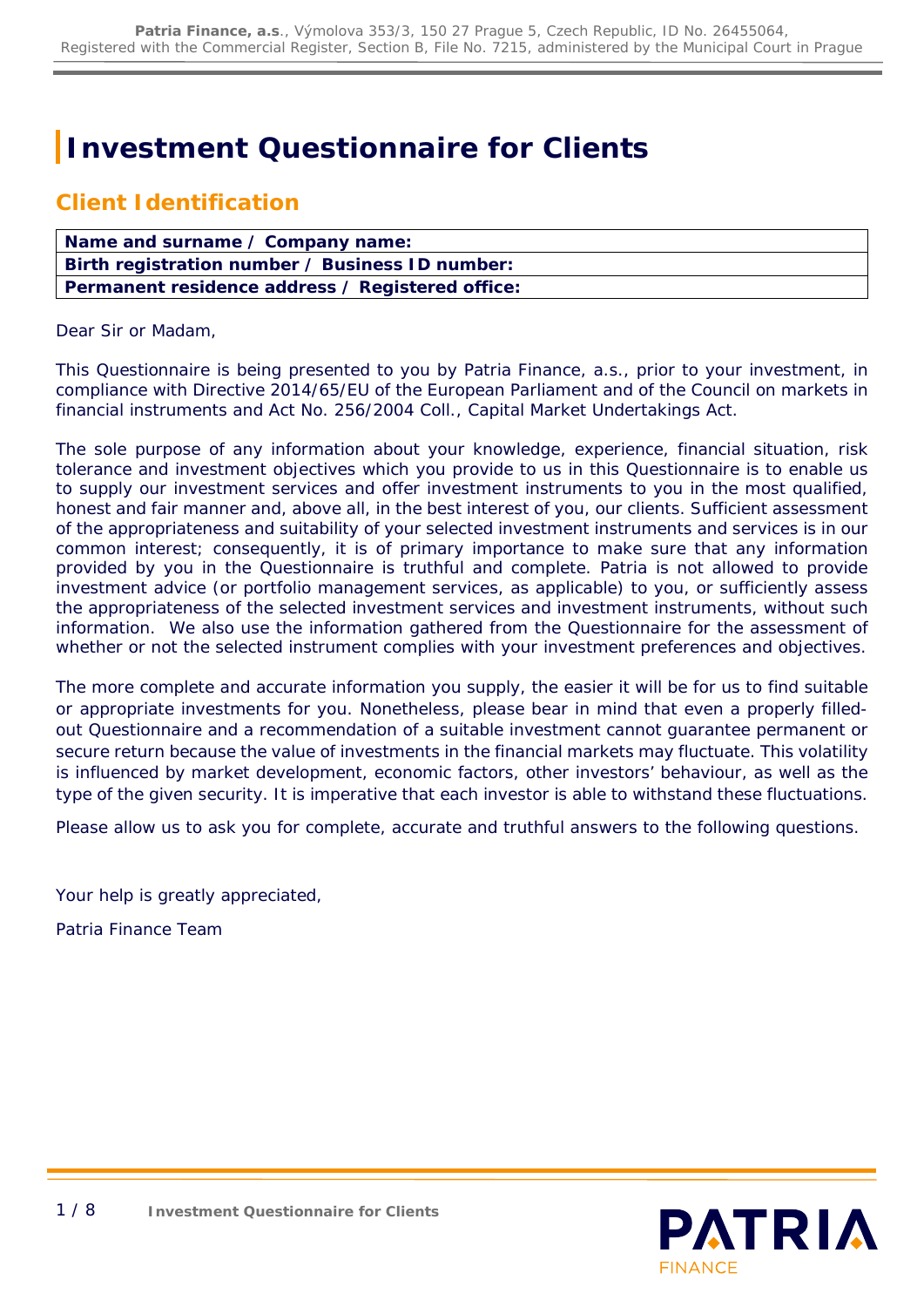## **Part 1 – Investment preferences and risk approach**

### **1. Please read the model example below:**

*The investor's portfolio includes an investment instrument that is naturally subject to price fluctuations. Recent price developments are unfavourable to the investor and the investor is considering further measures in relation to this position. The investor can sell-out the instrument immediately at the first hint of a decrease or await further developments in the market.*

### **If you were to identify with this client, at which point would you sell-out your investment? Please select one answer.**

- $a)$  Depends on the situation but I would not redeem the investment, I am aware of market fluctuations and volatility of instruments. The volatility of traded products may be significant and sometimes represents an opportunity to buy further instruments.
- $b) \bigcap I$  dislike stretching my investments to the limits of my investment possibilities and would not hasten to close this position. Maybe it is only a temporary price decline.
- $c)$  I would sell-out the investment at the very first declines in the value of my investment.
- d) ∩ This scenario is unacceptable for me, I strictly avoid any fluctuations of the value of my investments.

### **2. What are the main investment objectives you wish to attain? You may select multiple options.**

- $a)$  My objective is an increase in the value of the invested amount.
- b) I want to earn passive income (in the form of dividends from shares, interest, etc.).
- $c)$  I want to preserve the value of the invested amount as much as reasonably possible.

### **3. Please indicate how long you can imagine holding the purchased investment instruments in your portfolio. Please select one answer.**

- a) An indefinite period, depending on how market prices develop.
- b) C Long term (more than 7 years). I will not need invested funds even in a longer period of time.
- c)  $\bigcap$  Medium term (3 7 years). I will not need the invested funds in the near future.
- d) Short term (less than 3 years). I will need the money relatively soon.

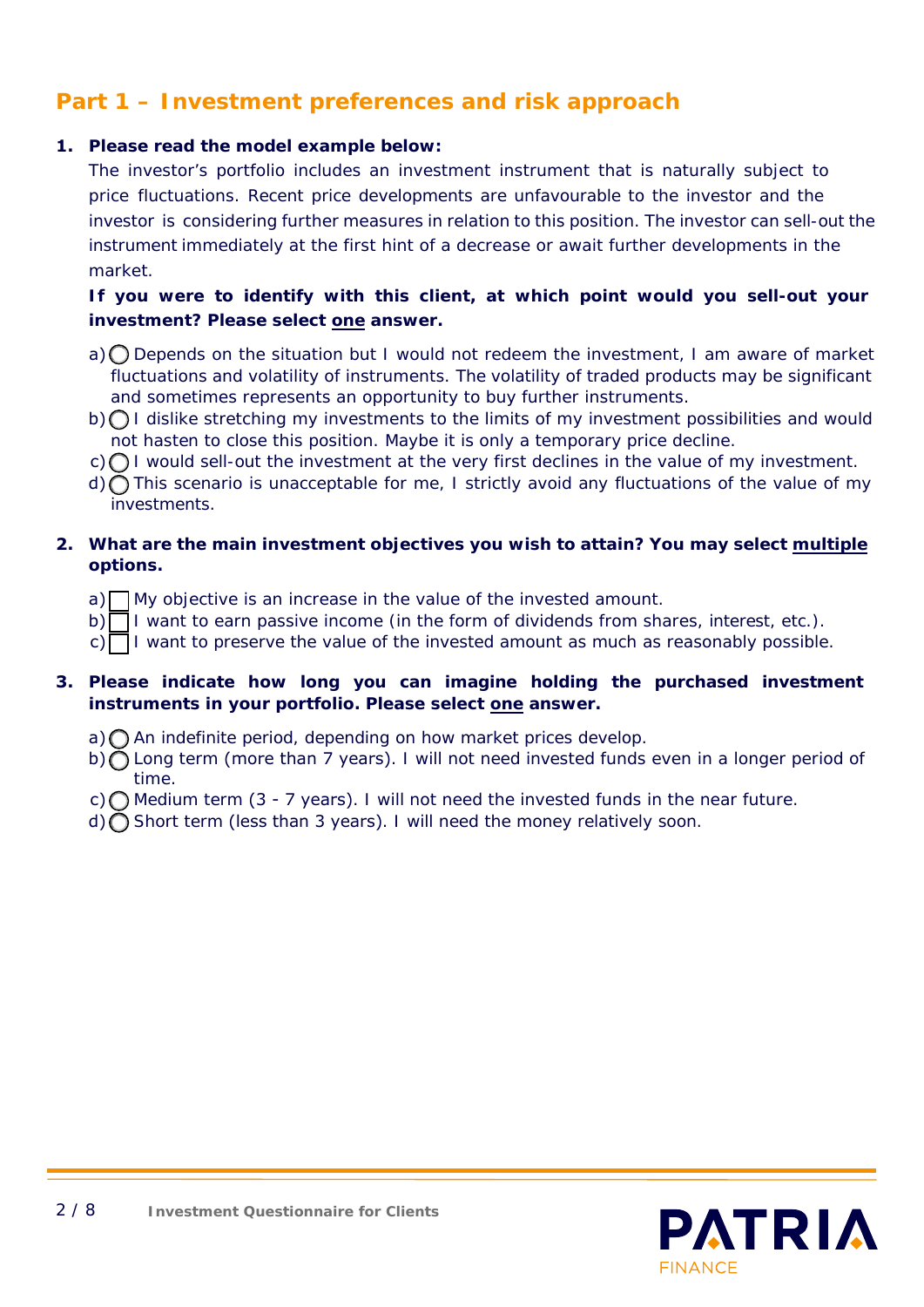## **Part 2 – Knowledge of the investment environment**

## **Knowledge of the risks relating to investments**

### **4. What type of risk is usually related to an investment that promises high return? Please select one correct statement.**

- a)  $\bigcirc$  Low risk.
- b)  $\bigcirc$  High risk.
- c)  $\bigcap$  Return and risk are not related.
- $d)$  I don't know.

### **5. How would you best explain the term "market risk"? Please select one correct answer.**

- a)  $\bigcap$  Market risk is only related to shares (stock).
- b) Market risk means the possibility of experiencing losses due to unfavourable prices or rates developments.
- $c)$  Market risk is related to an investment only if it is an investment in foreign currencies.
- d) O I don't know.

### **6. The following statements relate to various risks which can be associated with investments. Please select one correct statement.**

- a)  $\bigcap$  Currency risk (FX risk) is associated with investments in a foreign currency the fluctuation of which may affect the return.
- $b)$  Investors who trade in over-the-counter markets are not exposed to the liquidity risk.
- c) The issuer risk (credit risk) relates exclusively to the fact that the issuer of the security may not be able to buy the issued securities back.
- d) The concentration risk means that you may not be able to sell-out your investment at the time of your choice.
- e)  $\bigcap$  The interest rate risk arises only with respect to bond mutual funds, not bonds themselves.

## **Knowledge of simple investment instruments**

### **7. Please select one correct statement concerning mutual funds.**

- a)  $\bigcirc$  Mutual funds may only invest in shares (stock).
- $b)$  Investments in instruments issued by mutual funds are risk-free.
- c) Mutual funds issue units (unit certificates).
- d) O I don't know.

### **8. Please select one correct statement concerning bonds.**

- a)  $\bigcap$  Bonds represent the issuer's commitment to pay principal and usually also an interest when due.
- $b)$  Bonds carry shareholder rights.
- $c)$  Corporate bonds are always issued with a government quarantee and, consequently, cannot drop in value.
- d) ∩ I don't know.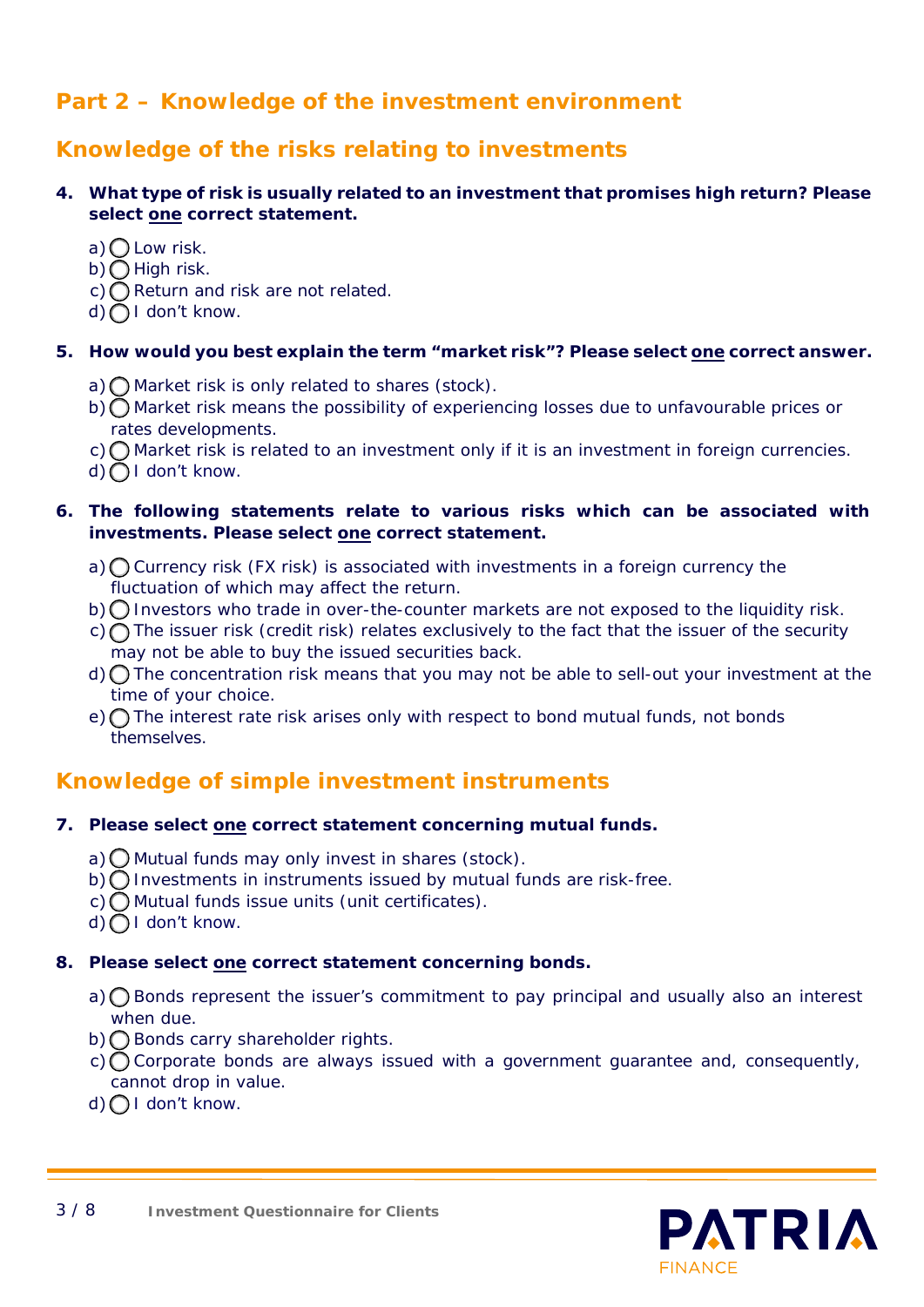### **9. Please select one correct statement concerning shares (stocks).**

- a)  $\bigcap$  Shares (stocks) always retain a very stable price over time and their value is not subject to fluctuations.
- $b)$   $\bigcap$  Holders of shares (stocks) are entitled to regular payments of interest.
- c) O Dividends are a form of passive income that can be earned by investing in certain shares (stocks).
- d) OI don't know.

### **Knowledge of complex investment instruments**

### **10. Please select one correct statement concerning ETFs/ETCs.**

- a) **O ETFs** enable the investor to invest in multiple types of assets by purchasing a single security.
- b) ETFs and mutual funds are completely identical.
- c)  $\bigcap$  Trading in ETFs is risk-free.
- $d)$   $\bigcap$  I don't know.

### **11. Please select one correct statement concerning ETFs/ETCs.**

- a)  $\bigcap$  Leveraged ETFs are inherently riskier than standard exchange traded funds.
- b) The purchase of a leveraged ETF protects the investor from any adverse market fluctuations.
- c) Leveraged ETFs are only traded in an over-the-counter market.
- $d)$  I don't know.

### **12. Please select one correct statement concerning investment certificates (e.g. investment certificates, KO certificates or warrants in the environment of Patria Finance).**

- a)  $\bigcap$  Investment certificates are always based on an underlying asset, such as shares (stock), indexes, currencies, commodities or bonds.
- b) The price of an investment certificate is always inversely related to the price of its underlying asset.
- c) Investment certificates are considered a very safe investment instrument.
- $d)$  I don't know.

### **13. Please select one correct statement concerning investment certificates (e.g. investment certificates, KO certificates or warrants in the environment of Patria Finance).**

- a)  $\bigcap$  The value of leveraged investment certificates can never drop to zero.
- b)  $\bigcirc$  Leveraged investment certificates are generally deemed to be very risky instruments.
- c)  $\bigcirc$  The price of warrants depends only on the underlying asset, not on the settlement date.
- $d)$  | don't know.

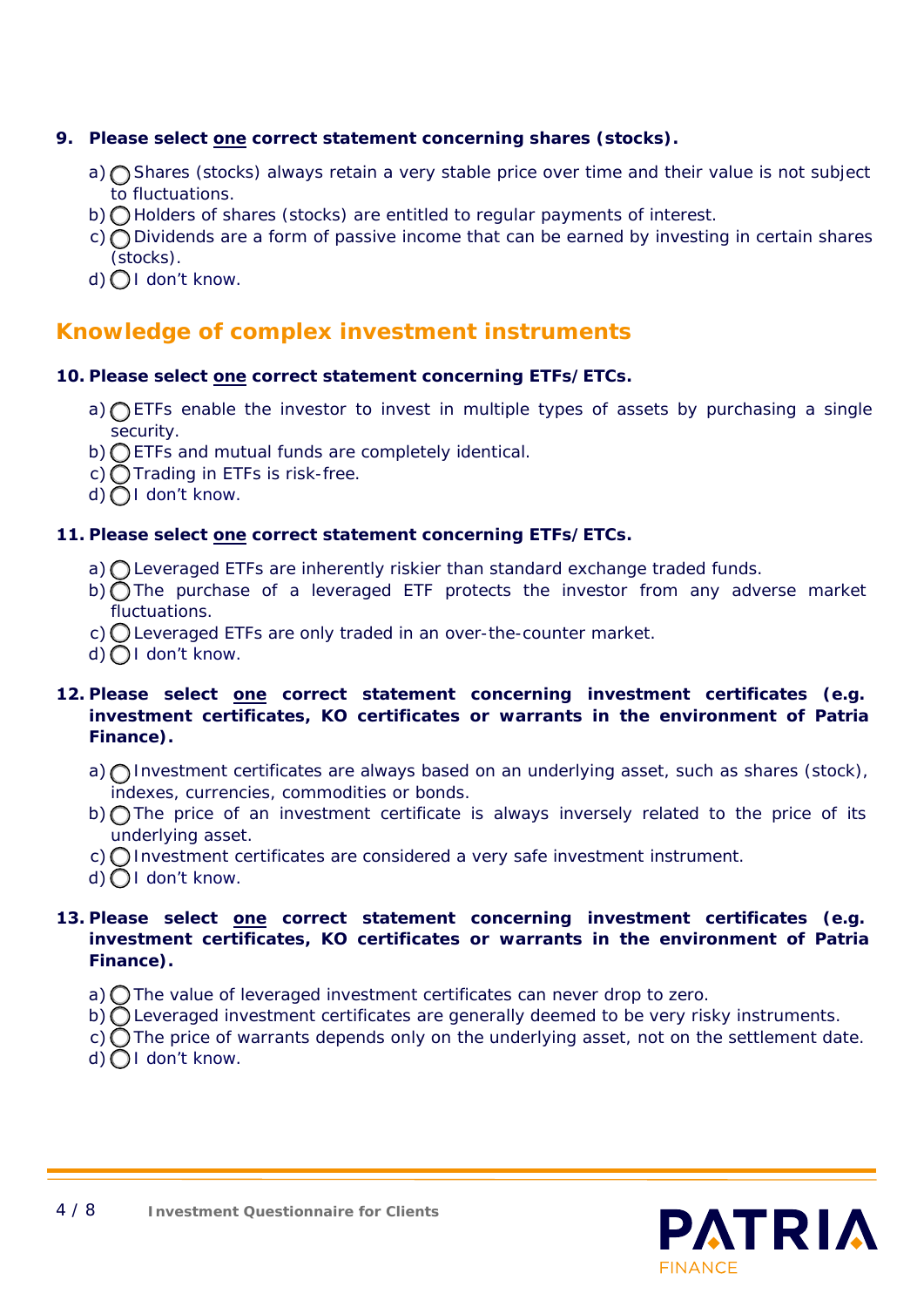### **14. Please select one correct statement concerning investment services in general.**

- a) Only legal entities are allowed to buy and sell investment instruments in the Czech Republic.
- b) O Investment advice may only be provided by holders of the relevant CNB license.
- c) Portfolio management services may only be supplied with respect to
- securities traded at the Prague Stock Exchange.
- $d)$   $\bigcap$  I don't know.

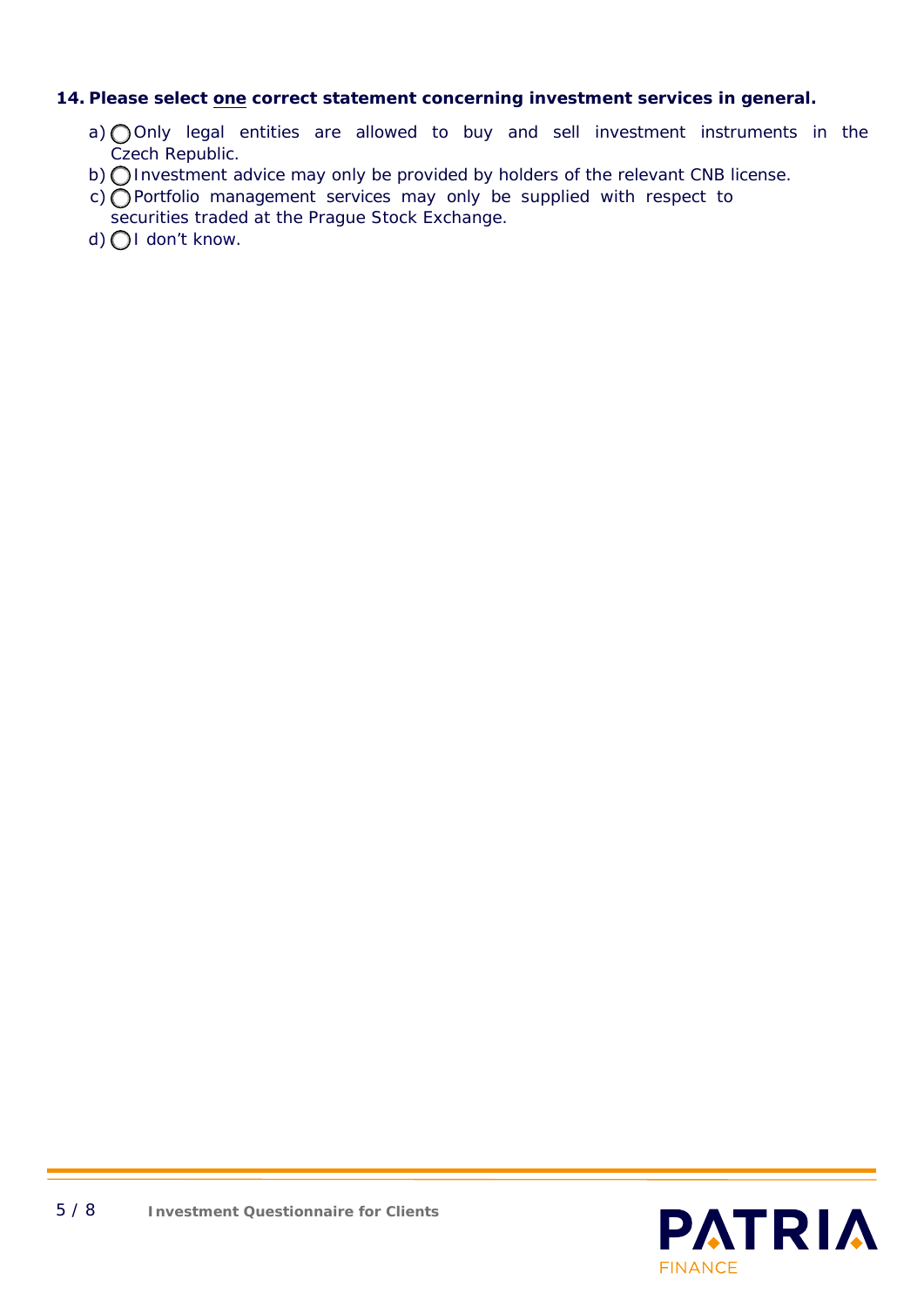## **Experience with investment products and services**

Please select the Yes / No option in the table below according to your experience with the given asset class, or depending on whether or not you made the stipulated number of trades in the given volume in the relevant class of assets.

|                                      | I have<br>experience<br>with the<br>respective<br>asset class | Number of<br>trades in the<br>last year $> 5$ | Have I made<br>any trades in<br>the last 3<br>years | I have<br>invested<br>more than<br>20,000 CZK<br>in total |
|--------------------------------------|---------------------------------------------------------------|-----------------------------------------------|-----------------------------------------------------|-----------------------------------------------------------|
| <b>Mutual funds</b>                  | Yes<br>No                                                     |                                               | Yes $\bigcirc$ No $\bigcirc$ Yes $\bigcirc$ No      | ( ) Yes<br>() No                                          |
| <b>Bonds</b>                         | $\bigcap$ Yes<br><b>No</b>                                    | Yes $\bigcirc$ No $\bigcirc$ Yes $\bigcirc$   | No                                                  | ◯ Yes<br>$\bigcirc$ No                                    |
| <b>Shares (stocks)</b>               | Yes<br><b>No</b>                                              | Yes $\bigcirc$ No $\bigcirc$ Yes $\bigcirc$   | No                                                  | $\bigcap$ Yes<br>$()$ No                                  |
| <b>ETFs / ETCs</b>                   | Yes<br><b>No</b>                                              |                                               | Yes $\bigcirc$ No $\bigcirc$ Yes $\bigcirc$ No      | ◯ Yes<br>$()$ No                                          |
| <b>Certificates</b><br>(derivatives) | No<br>Yes                                                     | $)$ No<br>Yes                                 | Yes<br>No                                           | Yes<br>No                                                 |

### **15. What was the nature of your investments in the past? You may select multiple options.**

- a)  $\Box$  I have not made any investments yet.
- b) I have invested without advice (e.g. execution-only service).
- c)  $\Box$  I have availed myself of investment advice when investing.
- $d)$  I have availed myself of the portfolio management services.

### **16. Do you have any education or qualification relating to investments in financial markets? You may select multiple options.**

- $a)$  I have completed a training course relating to investment instruments and financial markets.
- $b)$  I have university or college education relating to investment instruments and financial markets.
- c)  $\Box$  My job is closely related to investments in financial markets.
- $d)$  None.

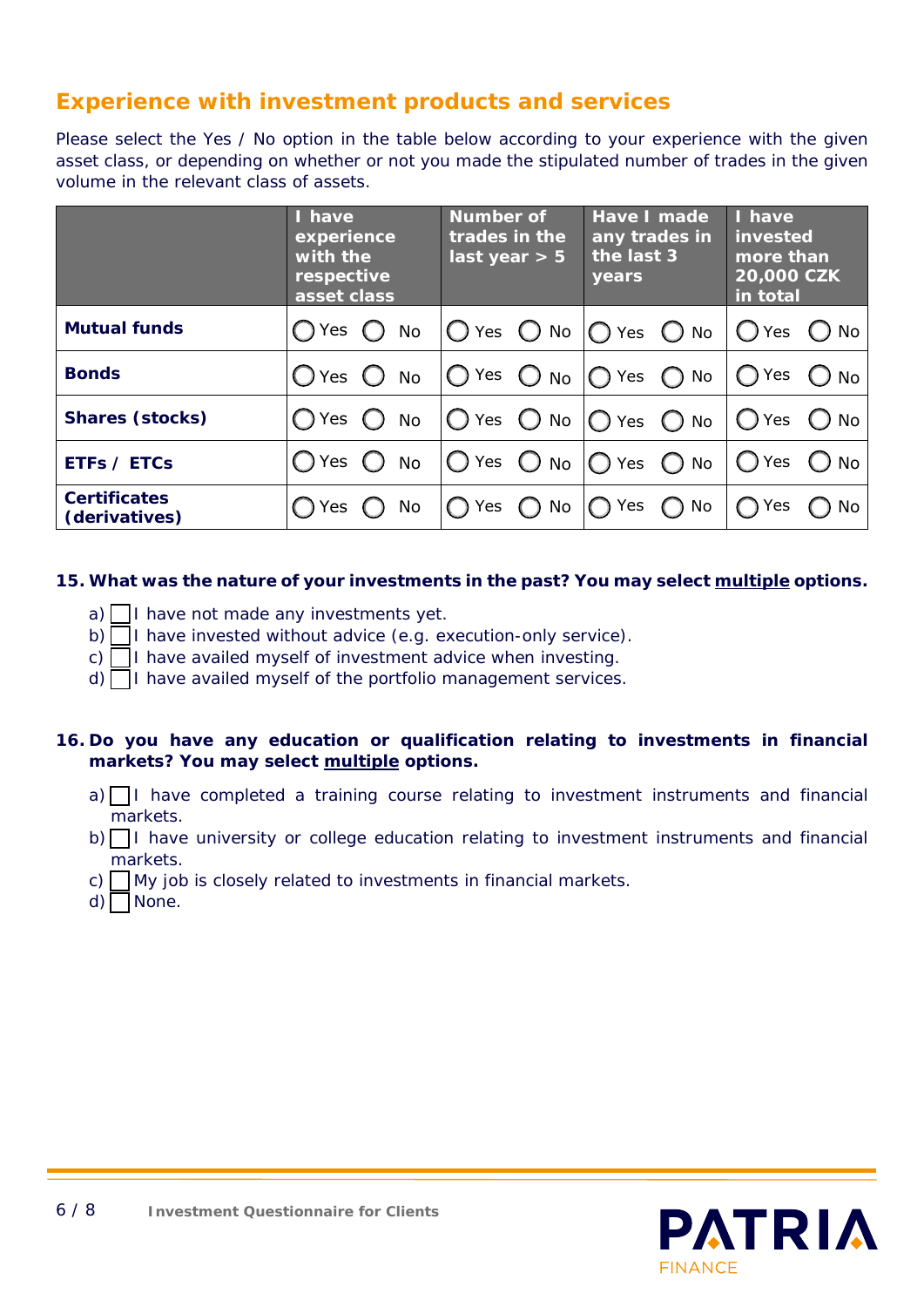## **Part 3 – Financial background**

We realise that answers to the questions posed in this Section may be unpleasant for you. The questions are intended to reduce the risk of jeopardising your financial situation. Our algorithm will not recognise any inaccurate answer. However, given unfavourable circumstances, you may endanger yourself by giving us an inaccurate answer. We therefore kindly ask you to provide an accurate answer, in spite of the fact that the following questions can be sensitive. Please bear in mind that any data provided in this Questionnaire will be used solely for evaluating your financial situation, never for any marketing or other purposes.

### **17. Please indicate the total estimated value of your property (including tangible property, cash, savings, investments, real property).**

**CZK**

- **18. Are you the owner of any real property? If so, what is the value of this real property?**
	- a)  $\bigcirc$  I do not own any real property.
	- b)  $\bigcap I$  own real property in the estimated value of

### **19. According to our calculations, the amount of your savings (checking accounts, savings, term deposits, etc.) without investments in other institutions can be approximately:**

If you know that this number is lower, please adjust it:

**20. Please indicate your average monthly disposable incomes (including wages, business or professional income, rents, dividends…).**

We realise that this question can be unpleasant for you; nonetheless, we are obliged to gather and assess such information. Please bear in mind that the data provided in the Questionnaire are used solely for an assessment of your financial situation. If no answer is provided to this question, our algorithm will calculate with zero incomes and thus reduce the amount available for investments.

#### **CZK**

- **21. Please indicate your regular monthly expenses (including housing expense, food, children, household, etc.).** *Only include your own expenses, that you do not share*.
	- a) Housing expense (mortgage, rent, etc.…)
	- b) Regular payments (credit, lease, loan…)
	- c)  $\Box$  Other regular expenses (food, children, hobbies, regular savings...)
	- $d)$  Planned expenses in the next 12 months (broken down to monthly expenses)
		- **Total**

**CZK**